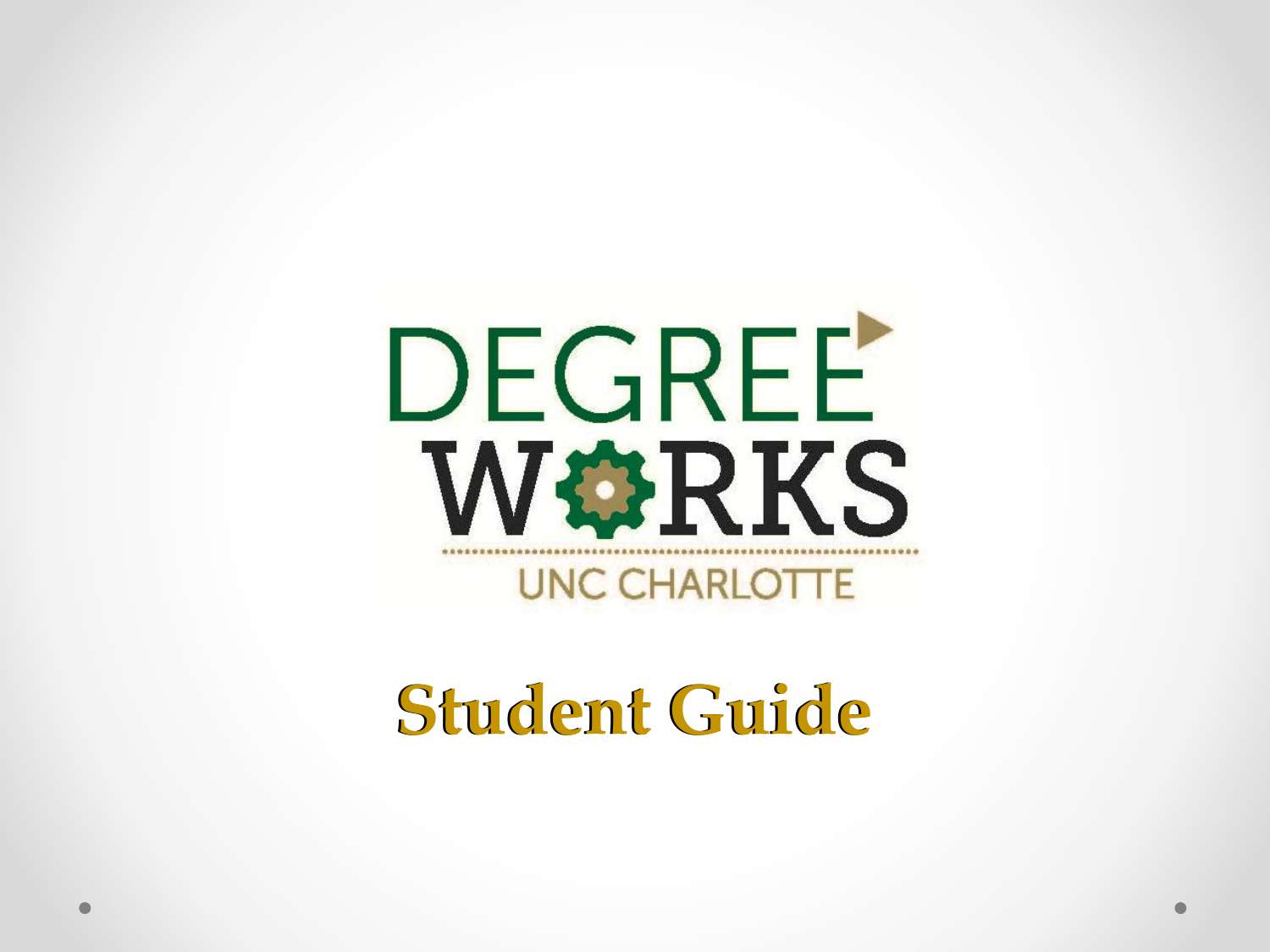

### **Your Guide to Degree Completion**

**DegreeWorks is a web-based tool that provides real-time advice for degree progression and planning**.

**DegreeWorks is designed to aid and facilitate academic advising and the degree process, however, it is not intended to replace advising sessions.**

**DegreeWorks will be used to determine completion of all degree requirements for Graduation.**

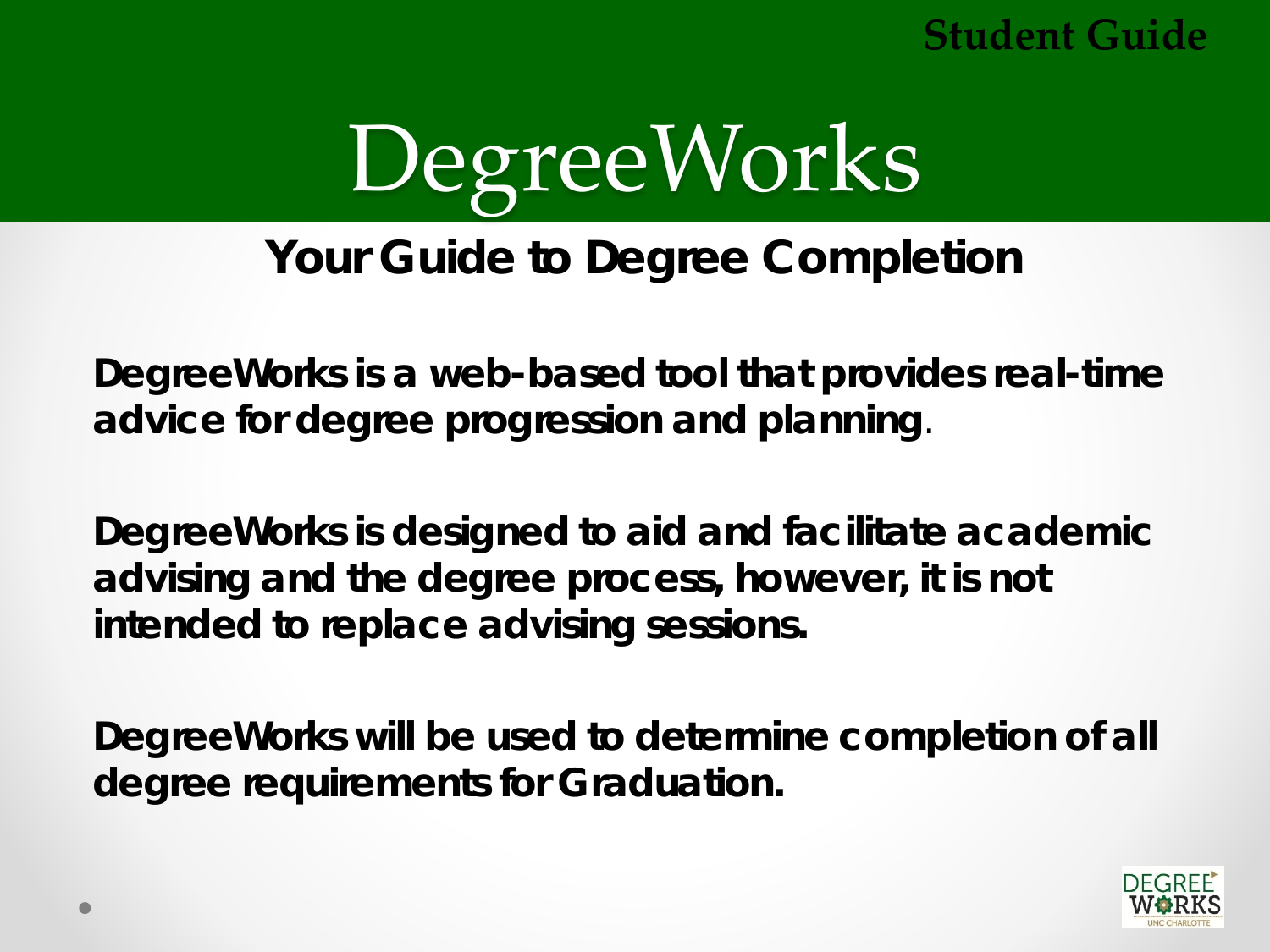

**DegreeWorks uses the student's catalog year and associated degree requirements to produce a degree worksheet.** 

**DegreeWorks data is refreshed nightly.** 

**Any modifications to student data, such as a change in registration, change of major, and change of grades, will be reflected within 24 hours.**

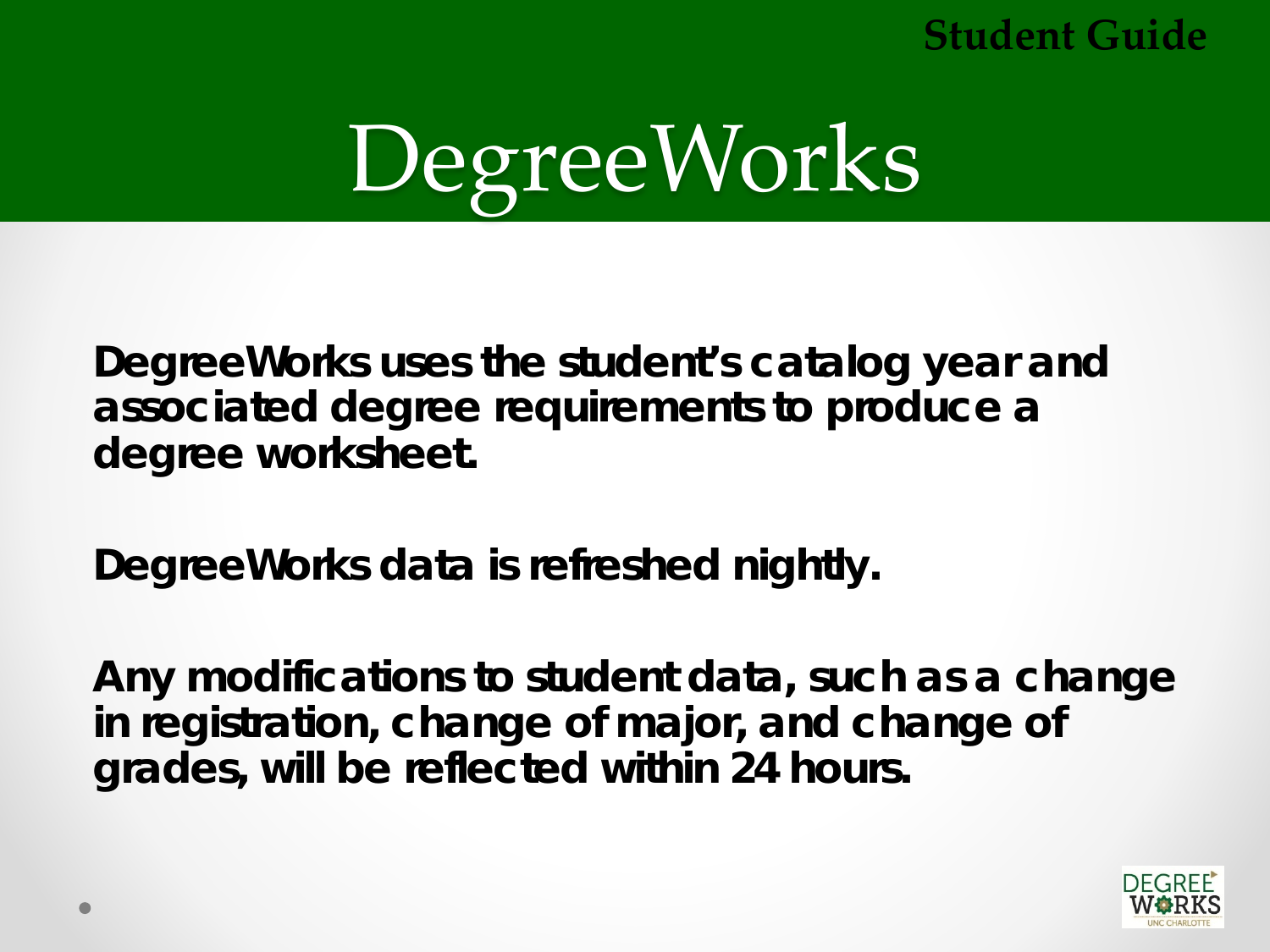

 **Graduate student worksheets are available based on enrollment year. See the following table:**

| <b>Degree</b>  | <b>Catalog Year</b> |
|----------------|---------------------|
| PhD            | Fall 2009 or later  |
| <b>Masters</b> | Fall 2013 or later  |
| Certificate    | Fall 2013 or later  |

 **Graduate School students with a catalog year prior to those listed above may use the "What-If" functionality to see how changing to the current catalog year might affect your plan of study.** 

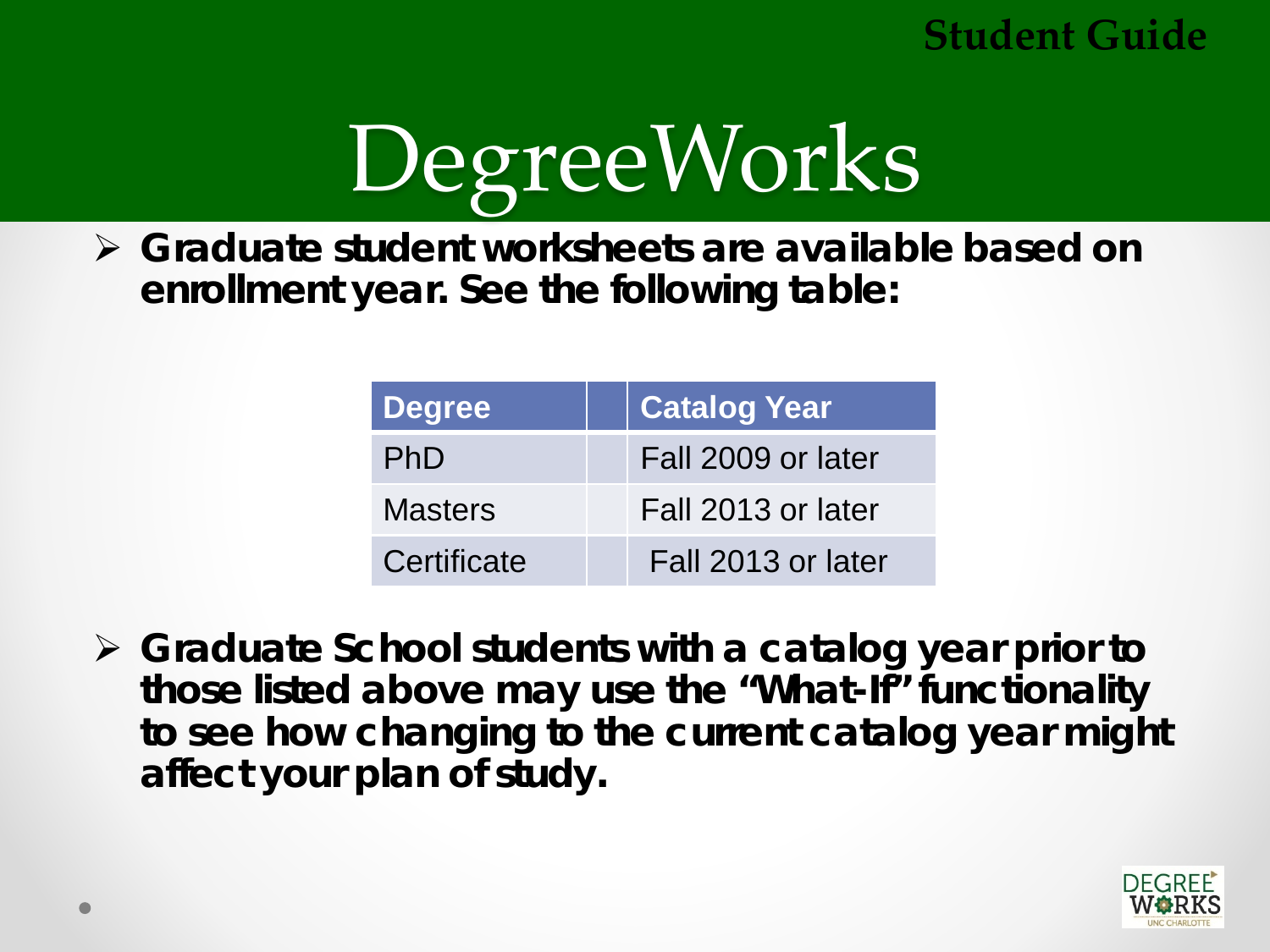

**The worksheet contains the following information**

- **Example 1 Student Academic Information** 
	- **Example: Program, GPA, Credit Hours, etc.**
- **Degree Information**
	- **Example: Course Information, core requirements, etc.**
- **Non-course Requirements**
	- **Example: Comprehensive Examination, etc.**

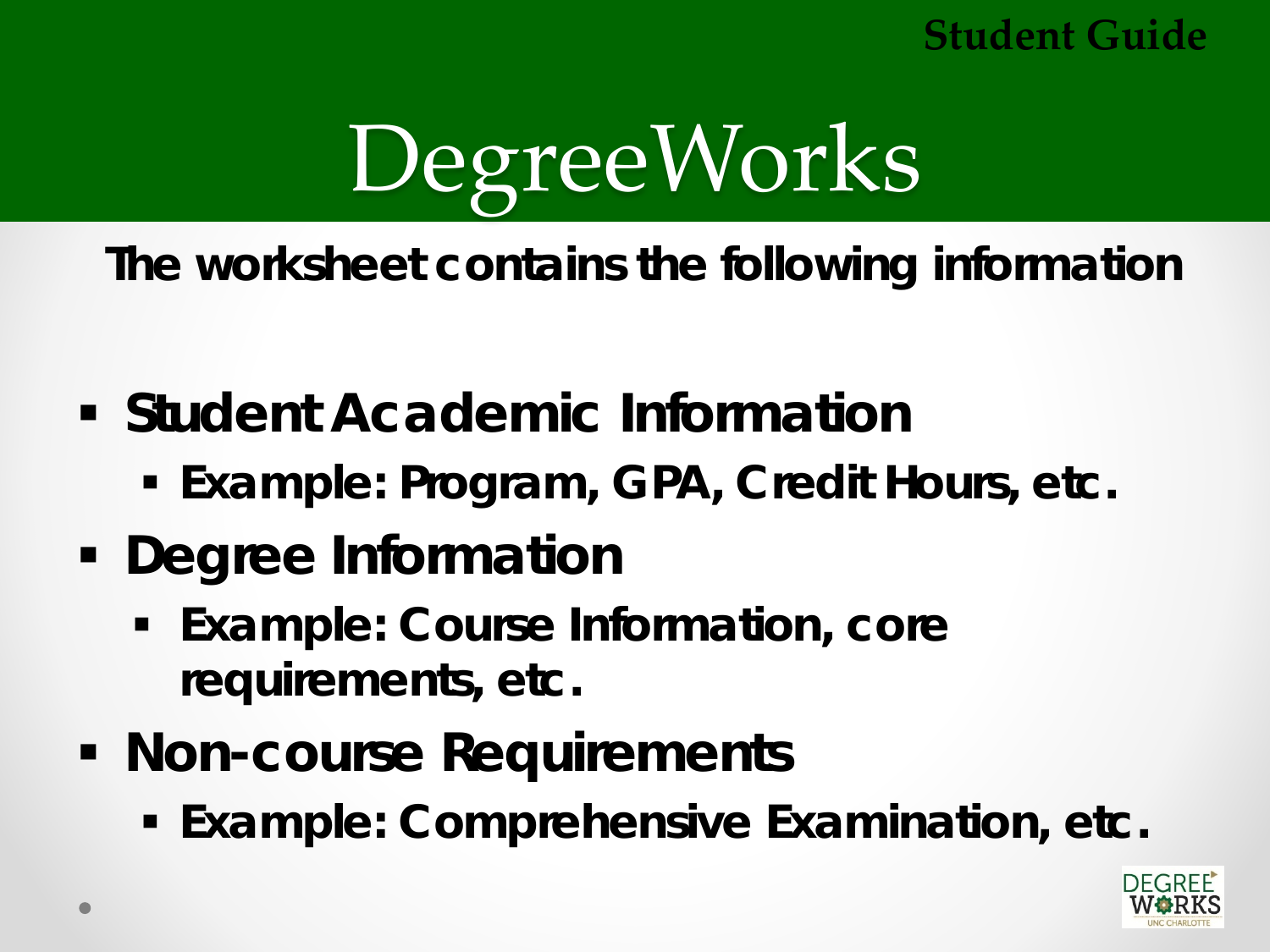

**Students may use the "Student View" and / or the "Registration Checklist".** 

**To access either of the two views, go to the drop-down box on the Worksheet tab. Worksheets** 



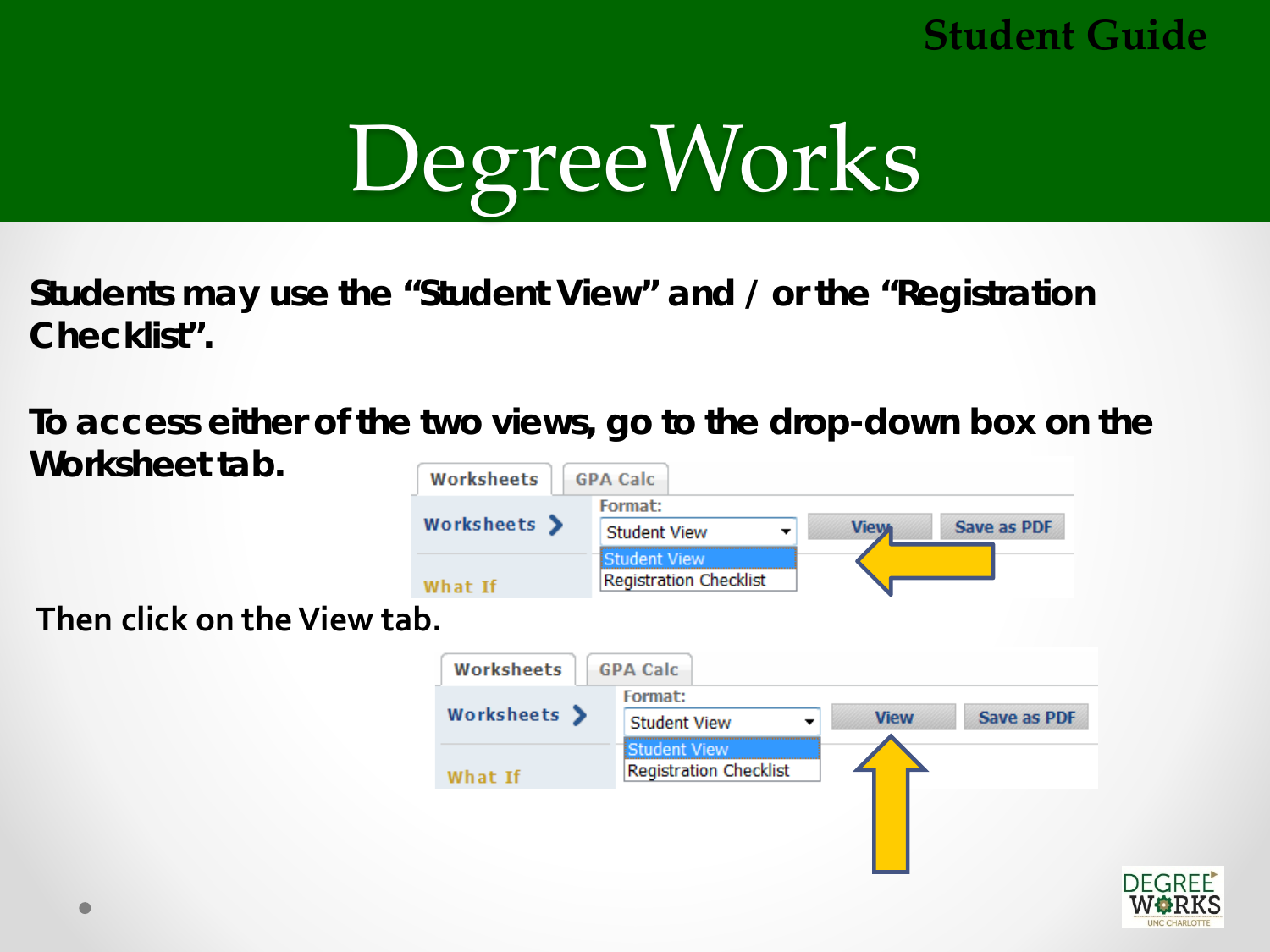

**The "Student View" displays all of the courses that the student has taken and shows how they apply toward the student's degree requirements.** 

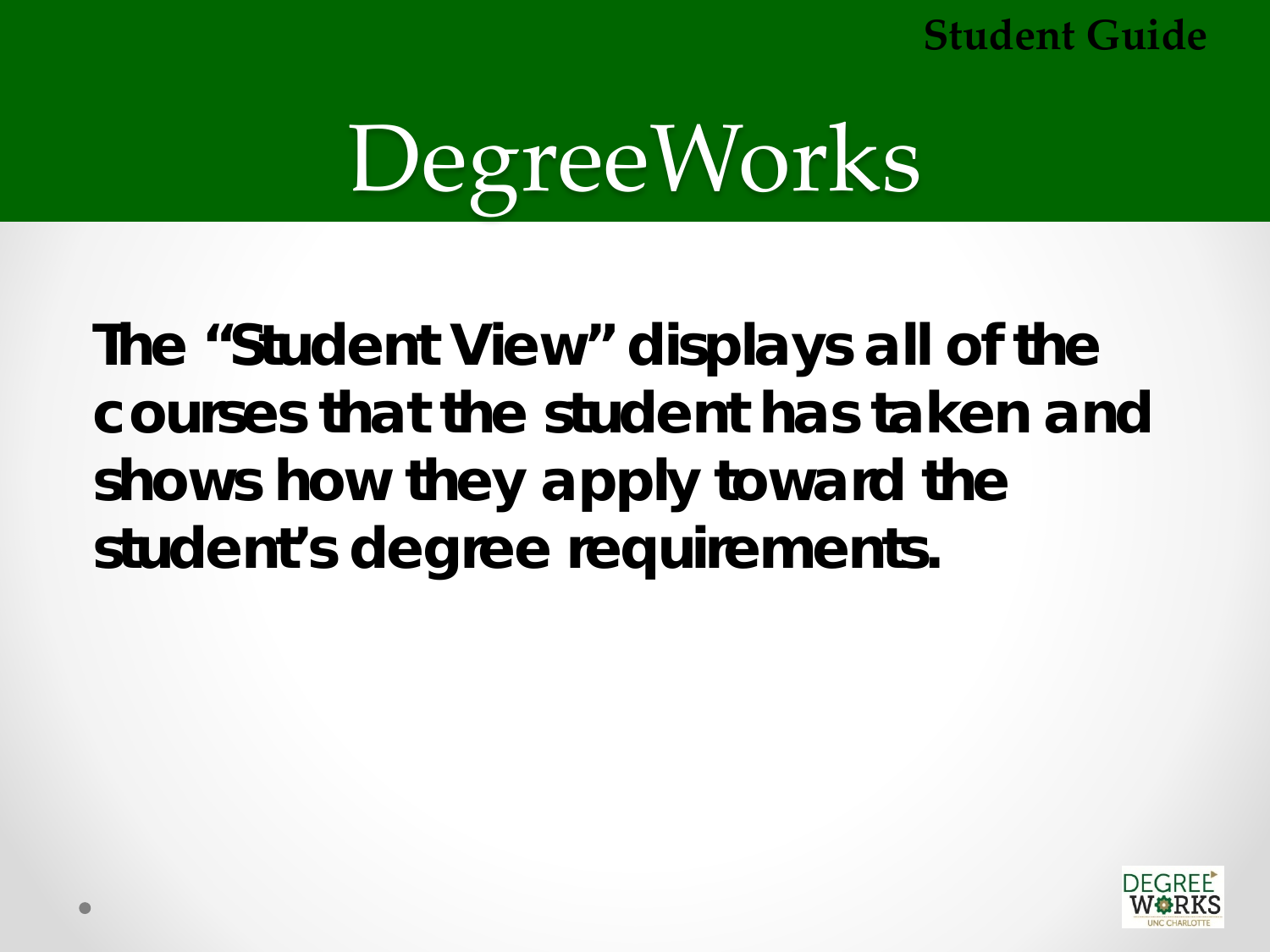## Student View Information

| <b>Student View</b>   | A0000PLi as of 01/22/2016 at 15:55 | <b>UNC Charlotte DegreeWorks</b> |                         |
|-----------------------|------------------------------------|----------------------------------|-------------------------|
| <b>Student</b>        |                                    | College                          | Liberal Arts & Sciences |
| ID                    |                                    | Level                            | Graduate                |
| <b>Classification</b> | Graduate Student                   | Degree                           | Master of Arts          |
| <b>Advisor</b>        |                                    | Major                            | Anthropology (MA)       |
| <b>Overall GPA</b>    | 3.000                              | <b>Concentration</b>             |                         |
| <b>Visa Status</b>    |                                    | <b>Student Assistantship</b>     |                         |
|                       | <b>Requirements</b>                | <b>Degree Progress</b>           |                         |

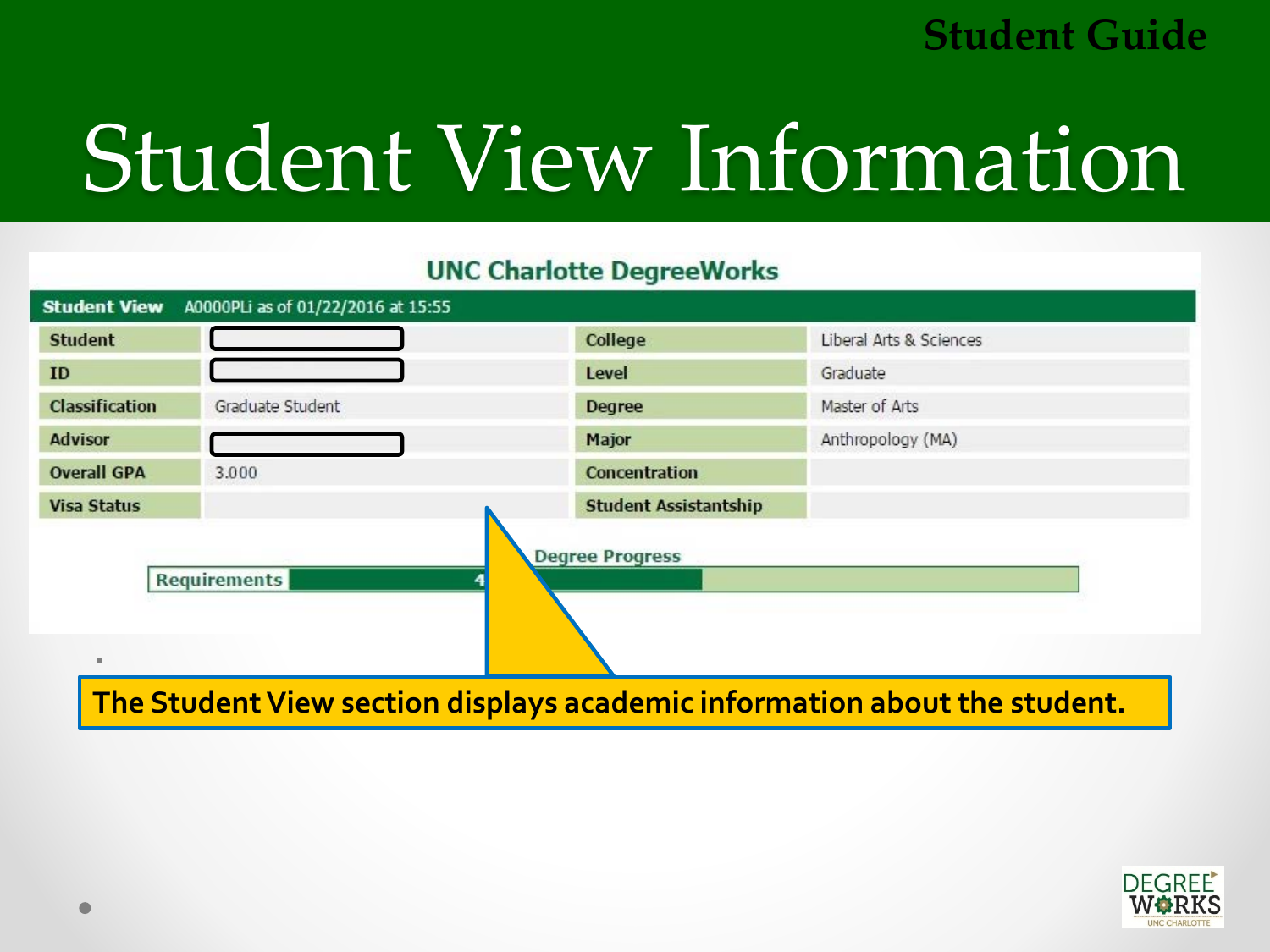## Student View Information

|                       |                                    | <b>UNC Charlotte Degre</b> | The Degree Progress bar is a       |
|-----------------------|------------------------------------|----------------------------|------------------------------------|
| <b>Student View</b>   | A0000PLi as of 01/22/2016 at 15:55 |                            | general indicator. It is not meant |
| <b>Student</b>        |                                    | College                    | to precisely gauge degree          |
| ID                    |                                    | Level                      | progression. The progress bar      |
| <b>Classification</b> | Graduate Student                   | Degree                     | includes course and non-course     |
| <b>Advisor</b>        |                                    | Major                      | related work (i.e. a student's     |
| <b>Overall GPA</b>    | 3.000                              | <b>Concentratio</b>        | application for graduation).       |
| <b>Visa Status</b>    |                                    | <b>Student Assi</b>        |                                    |
|                       |                                    | <b>Degree Progress</b>     |                                    |
|                       | <b>Requirements</b>                | 45%                        |                                    |

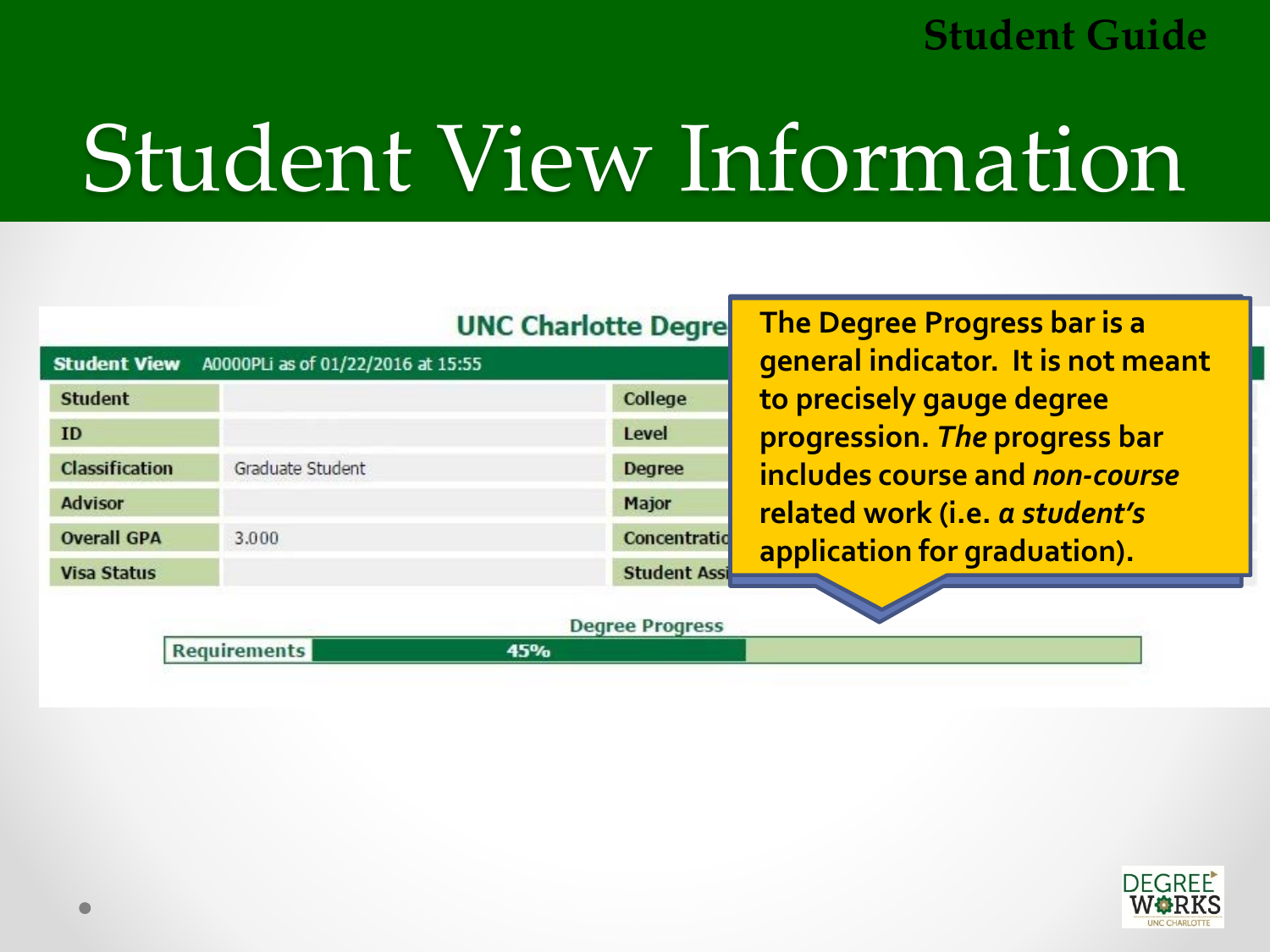### Degree & Non-Course Requirements on Student View

| <b>Degree in Master of Arts</b>                                                                                                |                  |                                                                         |      | <b>Catalog Year:</b> | 2014-2015            |
|--------------------------------------------------------------------------------------------------------------------------------|------------------|-------------------------------------------------------------------------|------|----------------------|----------------------|
|                                                                                                                                |                  |                                                                         |      | <b>Program GPA:</b>  | 3.666                |
| <b>Major Requirements</b>                                                                                                      |                  | Still Needed: See Major in Anthropology section                         |      |                      |                      |
| <b>Major in Anthropology</b>                                                                                                   |                  |                                                                         |      |                      | 3.666<br><b>GPA:</b> |
| Unmet conditions for this set of requirements: 33 credits are required. You currently have 12, you still need 21 more credits. |                  |                                                                         |      |                      |                      |
| At most, two courses with a grade of 'C' may be applied to this program.                                                       |                  |                                                                         |      |                      |                      |
| <b>CORE COURSES</b>                                                                                                            |                  |                                                                         |      |                      |                      |
| <b>History of Anthropology</b>                                                                                                 | Still Needed:    | 1 Class in ANTH 6601                                                    |      |                      |                      |
| Seminar in Interdisciplinary Anthropology                                                                                      | <b>ANTH 6602</b> | Seminar in Interdiscplnry ANTH                                          | *REG | (3)                  | Spring 2016          |
| <b>INTERDISCIPLINARY COURSEWORK</b>                                                                                            | Still Needed:    | Choose from 1 of the following:                                         |      |                      |                      |
| Theory in Cultural Anthropology                                                                                                | <b>ANTH 6603</b> | Theory in Social & Cultrl ANTH                                          | A    | 3                    | Spring 2015          |
| Archaeological Theory and Practice                                                                                             |                  | $(1$ Class in ANTH 6604 ) or                                            |      |                      |                      |
| <b>Evolutionary and Biological Anthropology</b>                                                                                |                  | (1 Class in ANTH 6605) or                                               |      |                      |                      |
| Language/Culture:Foundation Is<br><b>Linguistic Anthropology</b>                                                               |                  | ( 1 Class in ANTH 6606 )                                                |      |                      |                      |
| <b>METHODS COURSE</b>                                                                                                          |                  |                                                                         |      |                      |                      |
| <b>Z</b> Ethnograph                                                                                                            |                  |                                                                         |      |                      |                      |
|                                                                                                                                |                  | Each student worksheet contains sections with curriculum-related        |      |                      |                      |
| <b>ELECTIVES</b>                                                                                                               |                  | information. The section titled "Degree" contains information regarding |      |                      |                      |
| <b>CAPSTONE</b>                                                                                                                |                  |                                                                         |      |                      |                      |
| $\Box$ Practicum (                                                                                                             |                  | the degree requirements. "Major" provides course-completion             |      |                      |                      |
| $\Box$ Thesis Opti                                                                                                             |                  | information related to the major. "In-Progress" provides information on |      |                      |                      |
| courses that the student is currently taking.                                                                                  |                  |                                                                         |      |                      |                      |
| <b>In-progress</b>                                                                                                             |                  |                                                                         |      |                      |                      |
| Seminar in Interdiscplnry ANTH<br><b>ANTH 6602</b>                                                                             |                  |                                                                         | *REG | 3                    | Spring 2016          |

Seminar in Interdiscpinry ANTH

Spring 2016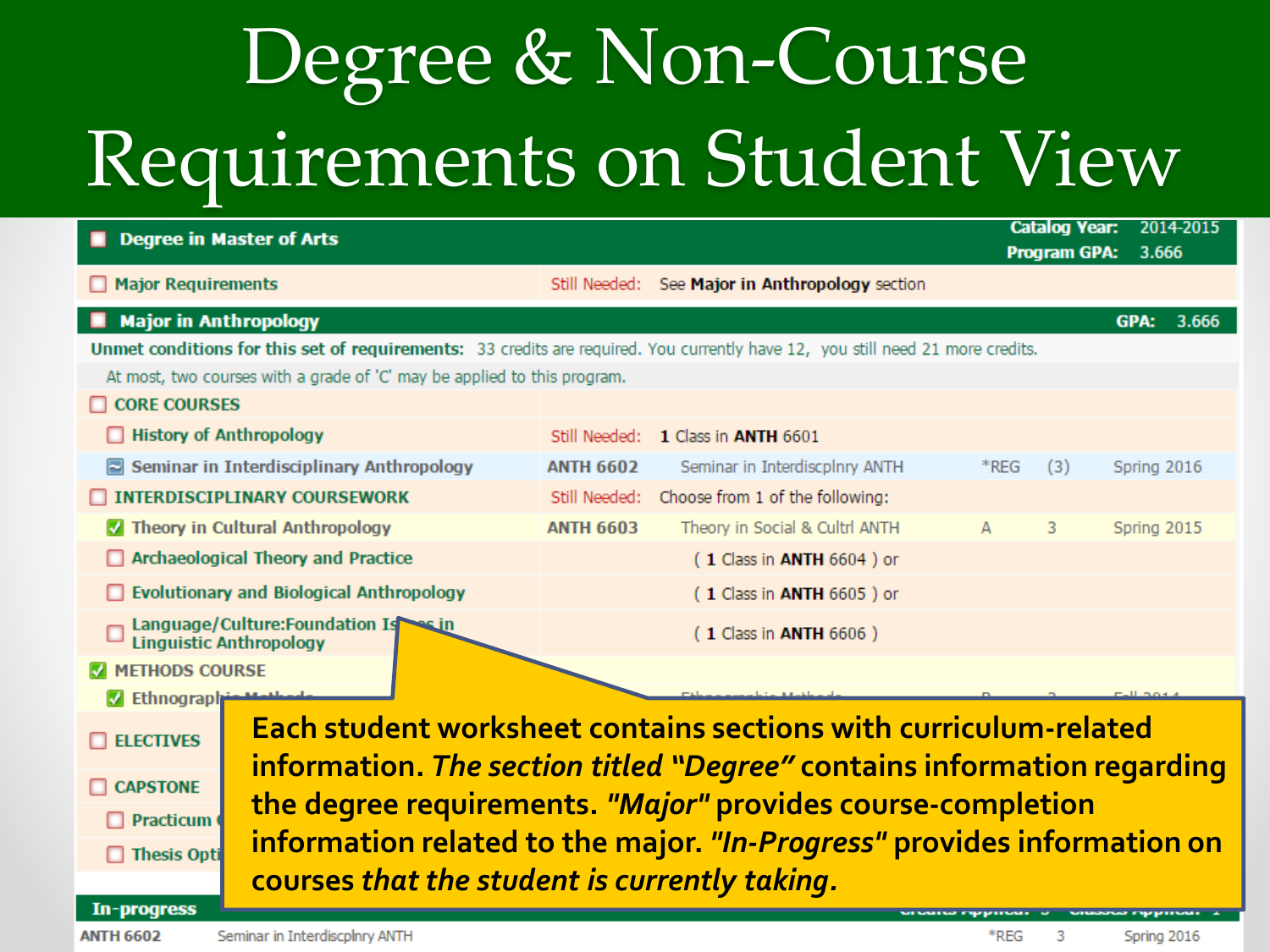### Course Requirements on Student View

| <b>Degree in Master of Arts</b><br><b>Major Requirements</b>                                                                   | course requirements based on the degree and major.           |
|--------------------------------------------------------------------------------------------------------------------------------|--------------------------------------------------------------|
|                                                                                                                                |                                                              |
|                                                                                                                                | <b>Program GPA:</b><br>3.666                                 |
|                                                                                                                                | <b>Still Needed:</b> See Major in Anthropology section       |
| <b>Major in Anthropology</b>                                                                                                   | 3.666<br><b>GPA:</b>                                         |
| Unmet conditions for this set of requirements: 33 credits are required. You currently have 12, you still need 21 more credits. |                                                              |
| At most, two courses with a grade of 'C' may be applied to this program.                                                       |                                                              |
| <b>CORE COURSES</b>                                                                                                            |                                                              |
| History of Anthropology<br>Still Needed:                                                                                       | 1 Class in ANTH 6601                                         |
| $\Box$ Seminar in Interdisciplinary Anthropology<br><b>ANTH 6602</b>                                                           | Seminar in Interdiscplnry ANTH<br>*REG<br>(3)<br>Spring 2016 |
| <b>INTERDISCIPLINARY COURSEWORK</b><br>Still Needed:                                                                           | Choose from 1 of the following:                              |
| Theory in Cultural Anthropology<br><b>ANTH 6603</b>                                                                            | Theory in Social & Cultrl ANTH<br>A<br>3<br>Spring 2015      |
| Archaeological Theory and Practice                                                                                             | (1 Class in ANTH 6604 ) or                                   |
| <b>Evolutionary and Biological Anthropology</b>                                                                                | (1 Class in ANTH 6605 ) or                                   |
| Language/Culture:Foundation Issues in<br><b>Linguistic Anthropology</b>                                                        | (1 Class in ANTH 6606)                                       |
| METHODS COURSE                                                                                                                 |                                                              |
| K Ethnographic Methods<br><b>ANTH 5122</b>                                                                                     | Ethnographic Methods<br>3<br><b>Fall 2014</b><br>B           |
| <b>SOCY 6090</b><br><b>ELECTIVES</b>                                                                                           | Topics in Sociology<br><b>Fall 2015</b><br>3<br>А            |
| Still Needed:                                                                                                                  | At least 6 of the 12 elective credits must be from ANTH.     |
| <b>CAPSTONE</b><br>Still Needed:                                                                                               | Choose from 1 of the following:                              |
| <b>Practicum Option</b>                                                                                                        | ( $2$ Classes in ANTH 6611 and 6400*) or                     |
| $\Box$ Thesis Option                                                                                                           | (2 Classes in ANTH 6910 and 6920)                            |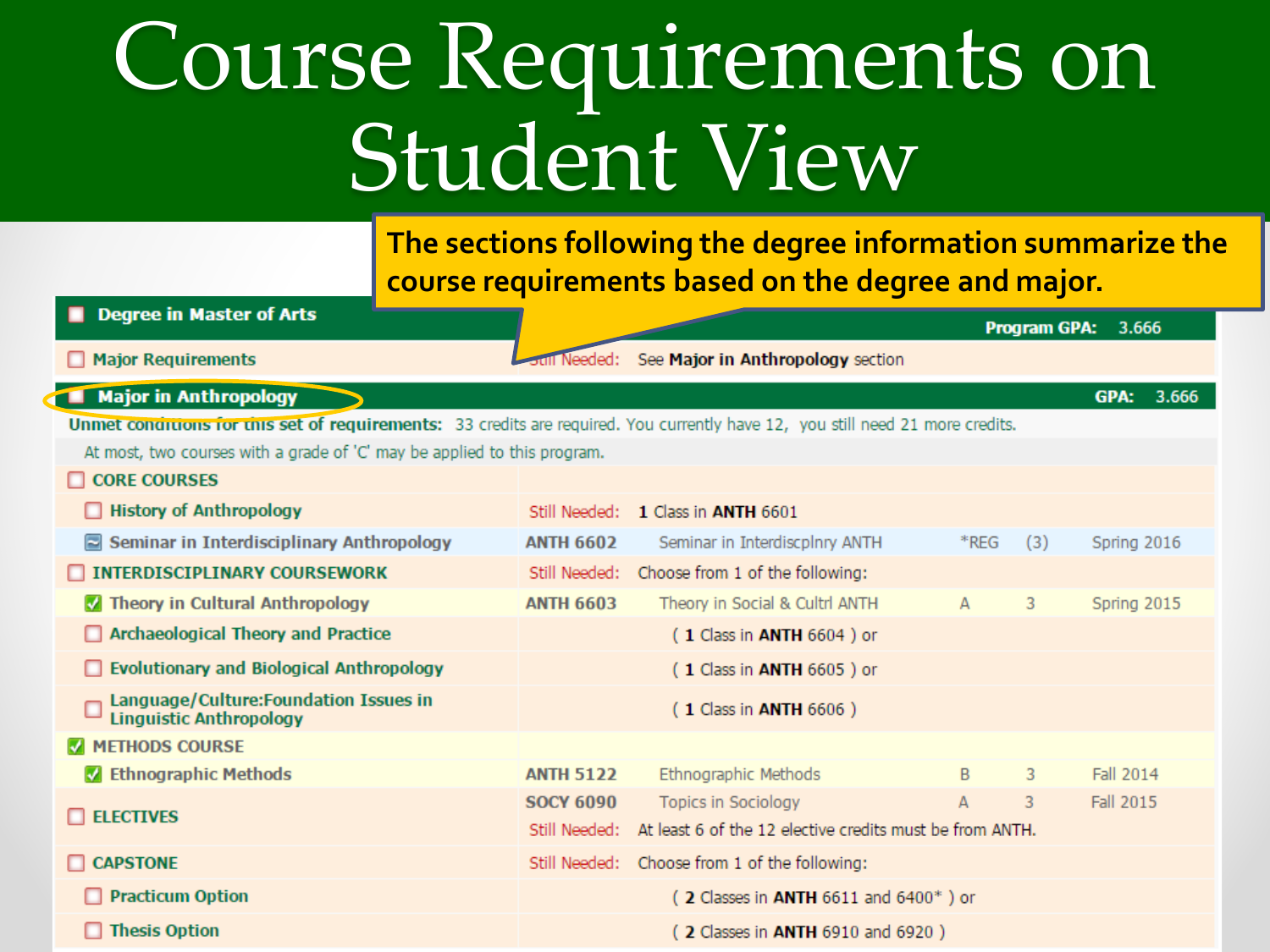### Degree & Non-Course Requirements on Student View

| <b>Degree in Master of Arts</b>                                                                                                |                  |                                                       |      | <b>CalalUy Teal.</b><br><b>Program GPA:</b> | <b>ZU14-ZU1J</b><br>3.666 |
|--------------------------------------------------------------------------------------------------------------------------------|------------------|-------------------------------------------------------|------|---------------------------------------------|---------------------------|
| <b>Major Requirements</b>                                                                                                      |                  | Still Needed: See Major in Anthropology section       |      |                                             |                           |
| <b>Major in Anthropology</b>                                                                                                   |                  |                                                       |      |                                             | <b>GPA:</b><br>3.666      |
| Unmet conditions for this set of requirements: 33 credits are required. You currently have 12, you still need 21 more credits. |                  |                                                       |      |                                             |                           |
| At most, two courses with a grade of 'C' may be applied to this program.                                                       |                  |                                                       |      |                                             |                           |
| <b>CORE COURSES</b>                                                                                                            |                  |                                                       |      |                                             |                           |
| <b>History of Anthropology</b>                                                                                                 |                  | Still Needed: 1 Class in ANTH 6601                    |      |                                             |                           |
| Seminar in Interdisciplinary Anthropology                                                                                      | <b>ANTH 6602</b> | Seminar in Interdiscplnry ANTH                        | *REG | (3)                                         | Spring 2016               |
| <b>INTERDISCIPLINARY COURSEWORK</b>                                                                                            | Still Needed:    | Choose from 1 of the following:                       |      |                                             |                           |
| Theory in Cultural Anthropology                                                                                                | <b>ANTH 6603</b> | Theory in Social & Cultrl ANTH                        | A    | 3                                           | Spring 2015               |
| Archaeological Theory and Practice                                                                                             |                  | (1 Class in ANTH 6604 ) or                            |      |                                             |                           |
| <b>Evolutionary and Biological Anthropology</b>                                                                                |                  | (1 Class in ANTH 6605) or                             |      |                                             |                           |
| Language/Culture:Foundation Issues in<br>Linguistic Anthropology                                                               |                  | (1 Class in ANTH 6606)                                |      |                                             |                           |
| <b>METHODS COURSE</b>                                                                                                          |                  |                                                       |      |                                             |                           |
| <b>Ethnographic Methods</b>                                                                                                    |                  | The Unmet Conditions refer to the number of credit    |      |                                             |                           |
| <b>ELECTIVES</b>                                                                                                               |                  | hours necessary for the chosen degree and major.      |      |                                             |                           |
| <b>CAPSTONE</b>                                                                                                                |                  | This section lists the minimum number of remaining    |      |                                             |                           |
| <b>Practicum Option</b>                                                                                                        |                  | credit hours in the outstanding requirements that the |      |                                             |                           |
| $\Box$ Thesis Option                                                                                                           |                  | student needs for graduation.                         |      |                                             |                           |
|                                                                                                                                |                  |                                                       |      |                                             |                           |

#### Credits Applied: 3 Classes Applied: 1 \*REG 3 Spring 2016

**ANTH 6602** 

In-progress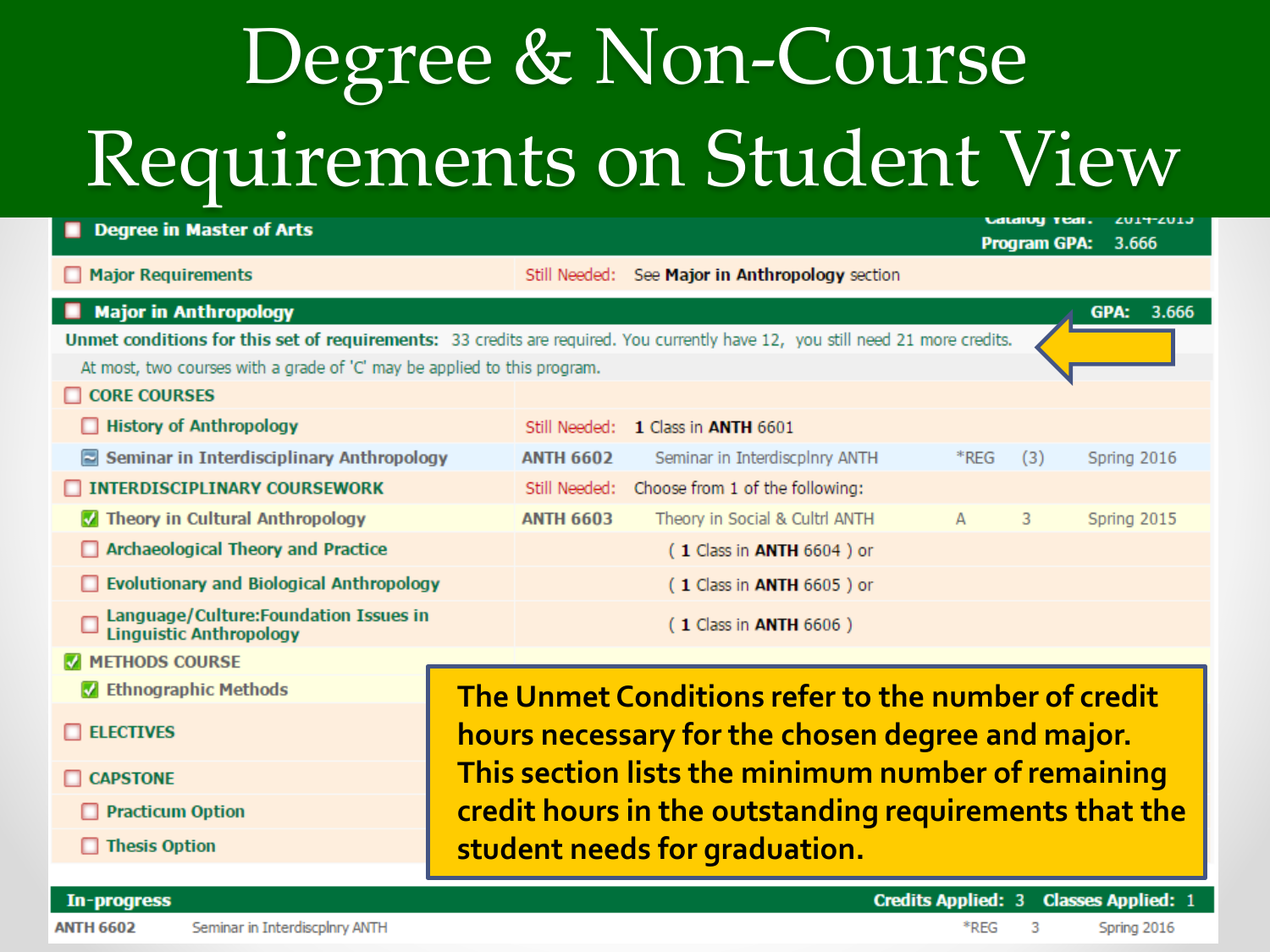### Unmet Course Requirements on Student View

**Students may click on the unmet course requirement to display course descriptions, prerequisites and future sections being offered (***if applicable***).**

| <b>Major in Anthropology</b>                                                                                                   |                  |                       |              |                       |                                     |                                                                                    | GPA: | 3.666 |
|--------------------------------------------------------------------------------------------------------------------------------|------------------|-----------------------|--------------|-----------------------|-------------------------------------|------------------------------------------------------------------------------------|------|-------|
| Unmet conditions for this set of requirements: 33 credits are required. You currently have 12, you still need 21 more credits. |                  |                       |              |                       |                                     |                                                                                    |      |       |
| At most, two courses with a grade of 'C' may be applied to this program.                                                       |                  |                       |              |                       |                                     |                                                                                    |      |       |
| <b>CORE COURSES</b>                                                                                                            |                  |                       |              |                       |                                     |                                                                                    |      |       |
| History of Anthropology                                                                                                        |                  |                       |              |                       | Still Needed: 1 Class in ANTH 6601  |                                                                                    |      |       |
|                                                                                                                                |                  |                       |              |                       |                                     | <b>Click on the course for a</b><br>popup display with<br>registration information |      |       |
|                                                                                                                                | <b>ANTH 6601</b> | 3 Credits             |              |                       | <b>History of Anthropology</b>      | Print                                                                              |      |       |
|                                                                                                                                | Sections:        | <b>Term</b><br>201680 | Crn<br>12758 | <b>Section</b><br>090 | <b>Seats Open</b><br>12 (out of 12) | <b>Meeting Times</b>                                                               |      |       |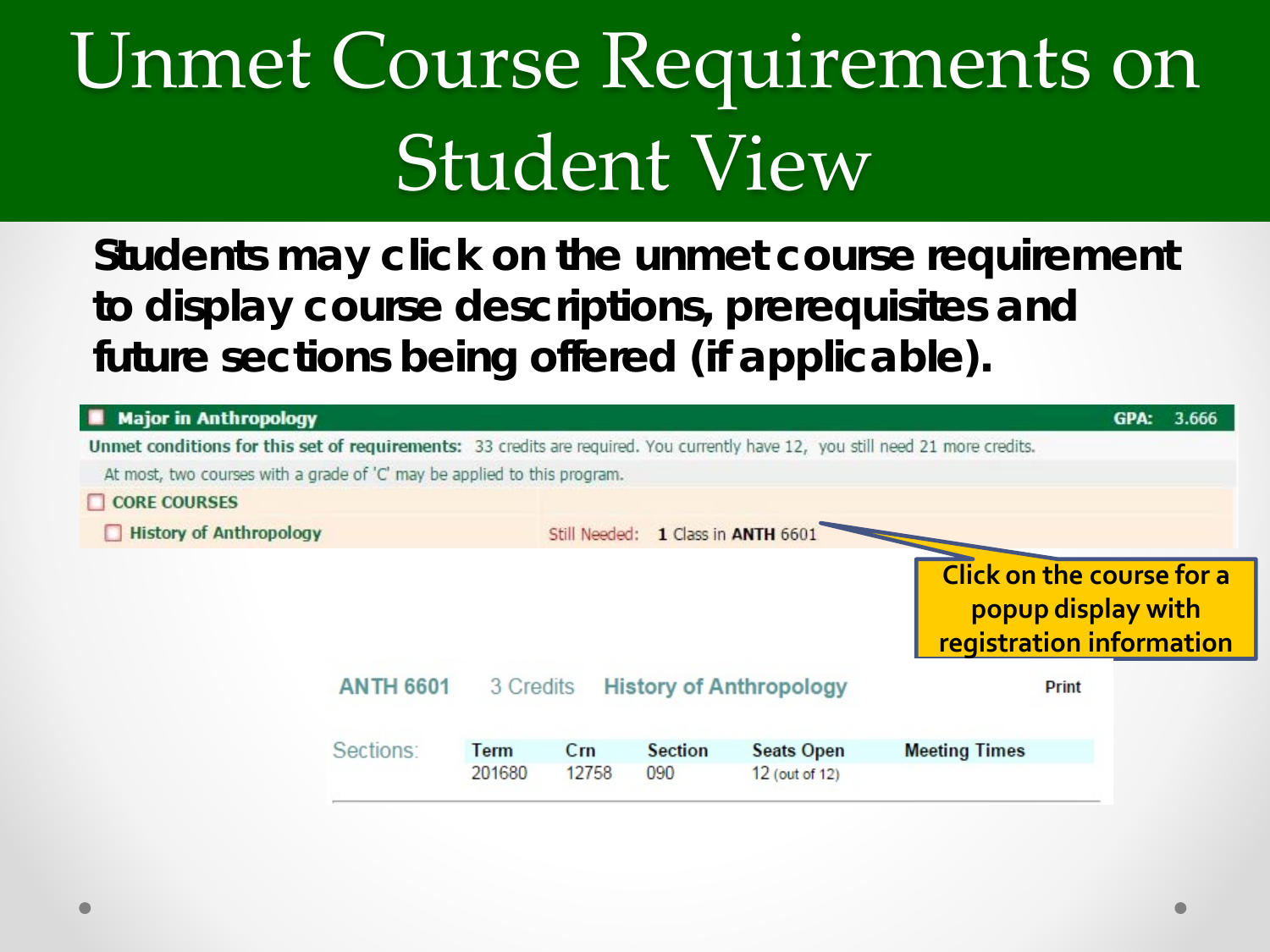## Student View Information



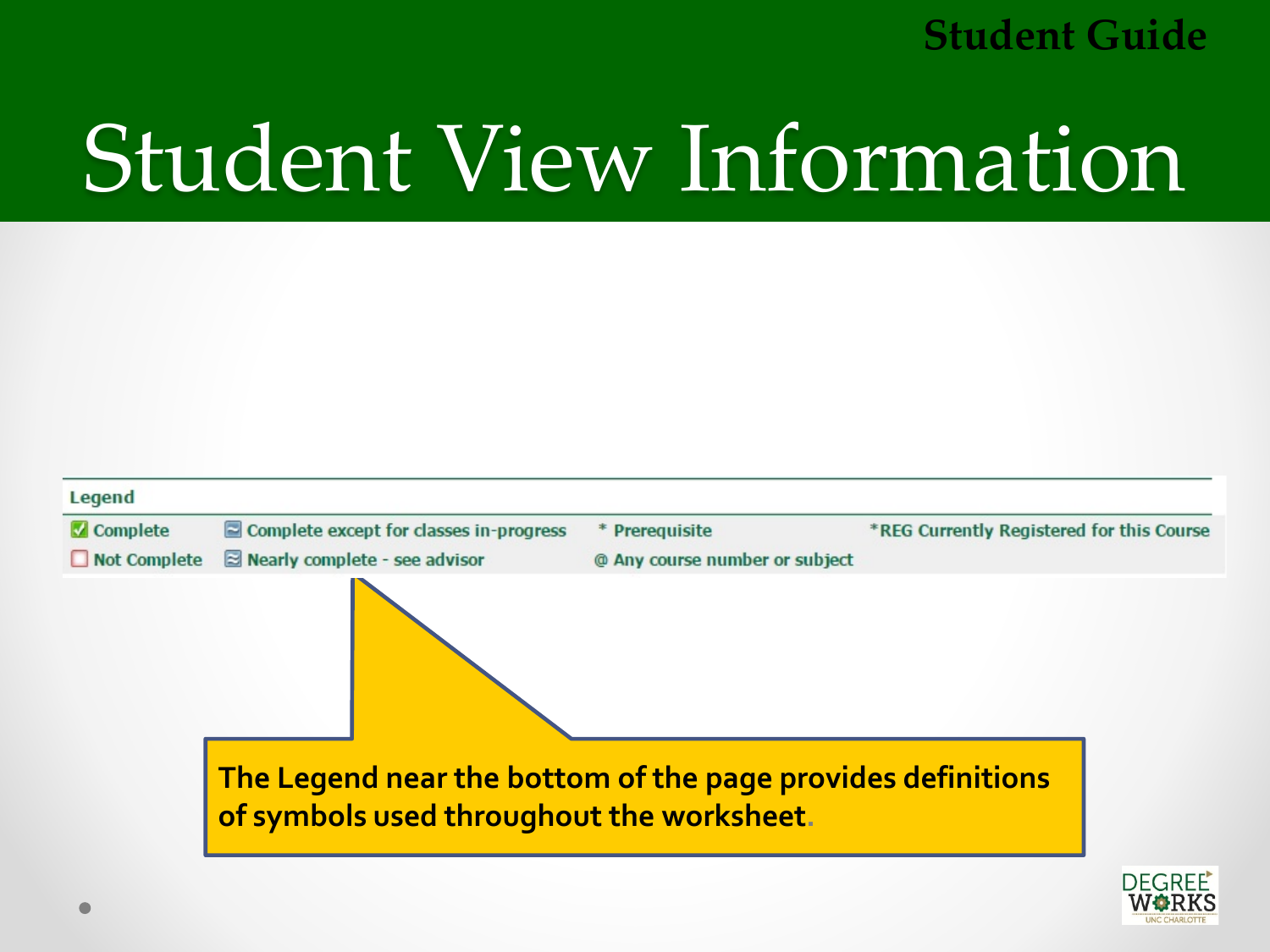# Registration Checklist

### **The Registration Checklist displays sections similar to the Student View but lists the unmet requirements.**

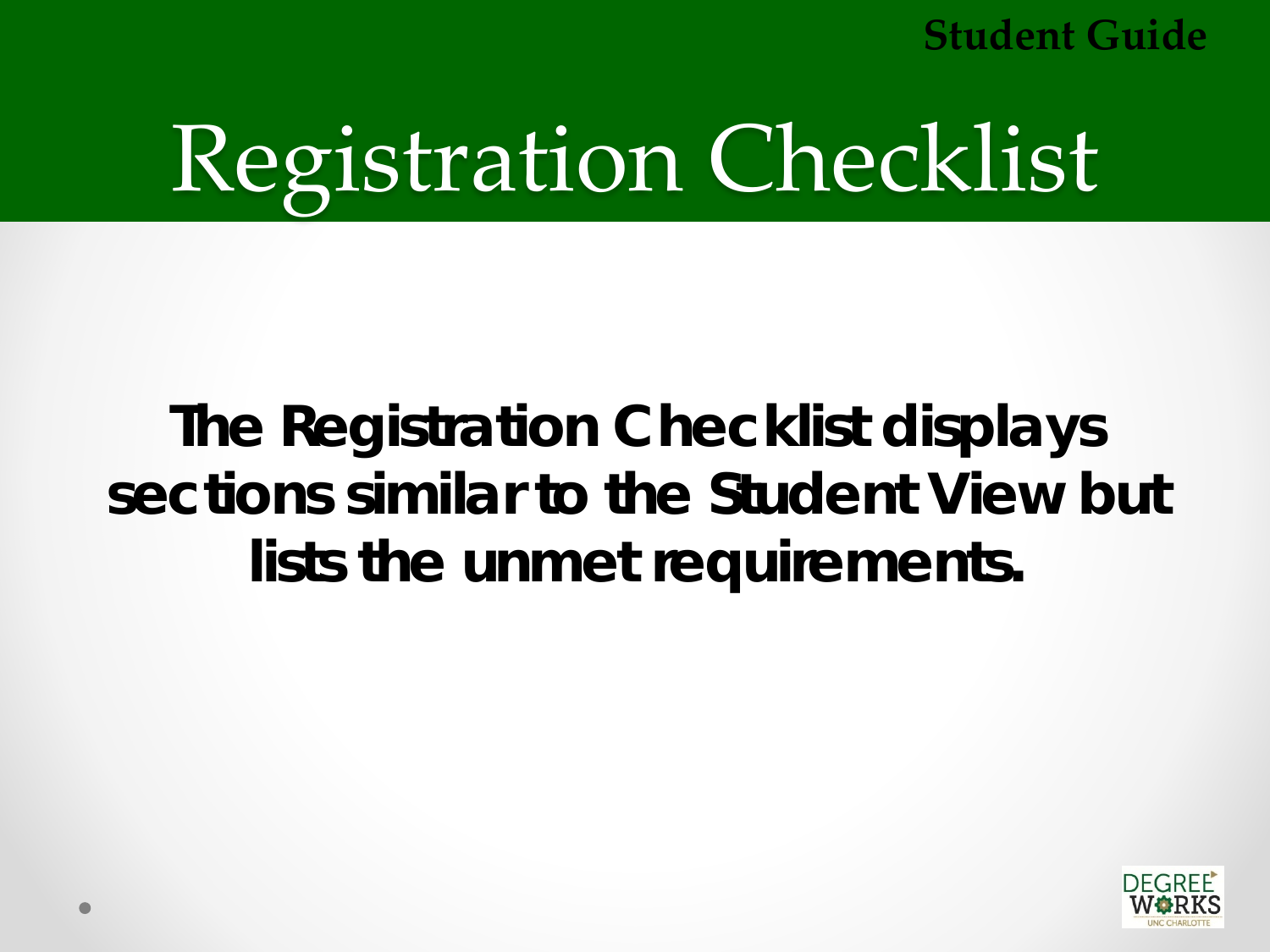## Registration Checklist

| <b>UNC Charlotte DegreeWorks</b>                                       |                                              |            |                                |  |
|------------------------------------------------------------------------|----------------------------------------------|------------|--------------------------------|--|
| Degree in Master of Arts                                               |                                              |            | <b>Catalog Year: 2014-2015</b> |  |
| Still Needed: (See Major in Anthropology section                       |                                              |            |                                |  |
| <b>Major in Anthropology</b>                                           | Catalog Year: 2014-2015 Credits Required: 33 |            |                                |  |
|                                                                        |                                              | GPA: 3.666 | <b>Credits Applied: 12</b>     |  |
| Still Needed: 1 Class in ANTH 6601                                     |                                              |            |                                |  |
| Still Needed: Choose from 1 of the following:                          |                                              |            |                                |  |
| (1 Class in ANTH 6604) or                                              |                                              |            |                                |  |
| (1 Class in ANTH 6605) or                                              |                                              |            |                                |  |
| $(1$ Class in ANTH 6606)                                               |                                              |            |                                |  |
| Still Needed: At least 6 of the 12 elective credits must be from ANTH. |                                              |            |                                |  |
| Sall Needed: Choose from 1 of the following:                           |                                              |            |                                |  |
| 2 Classes in ANTH 6611 and 6400* ) or                                  |                                              |            |                                |  |
| 2 Classes in ANTH 6910 and 6920)                                       |                                              |            |                                |  |
|                                                                        |                                              |            |                                |  |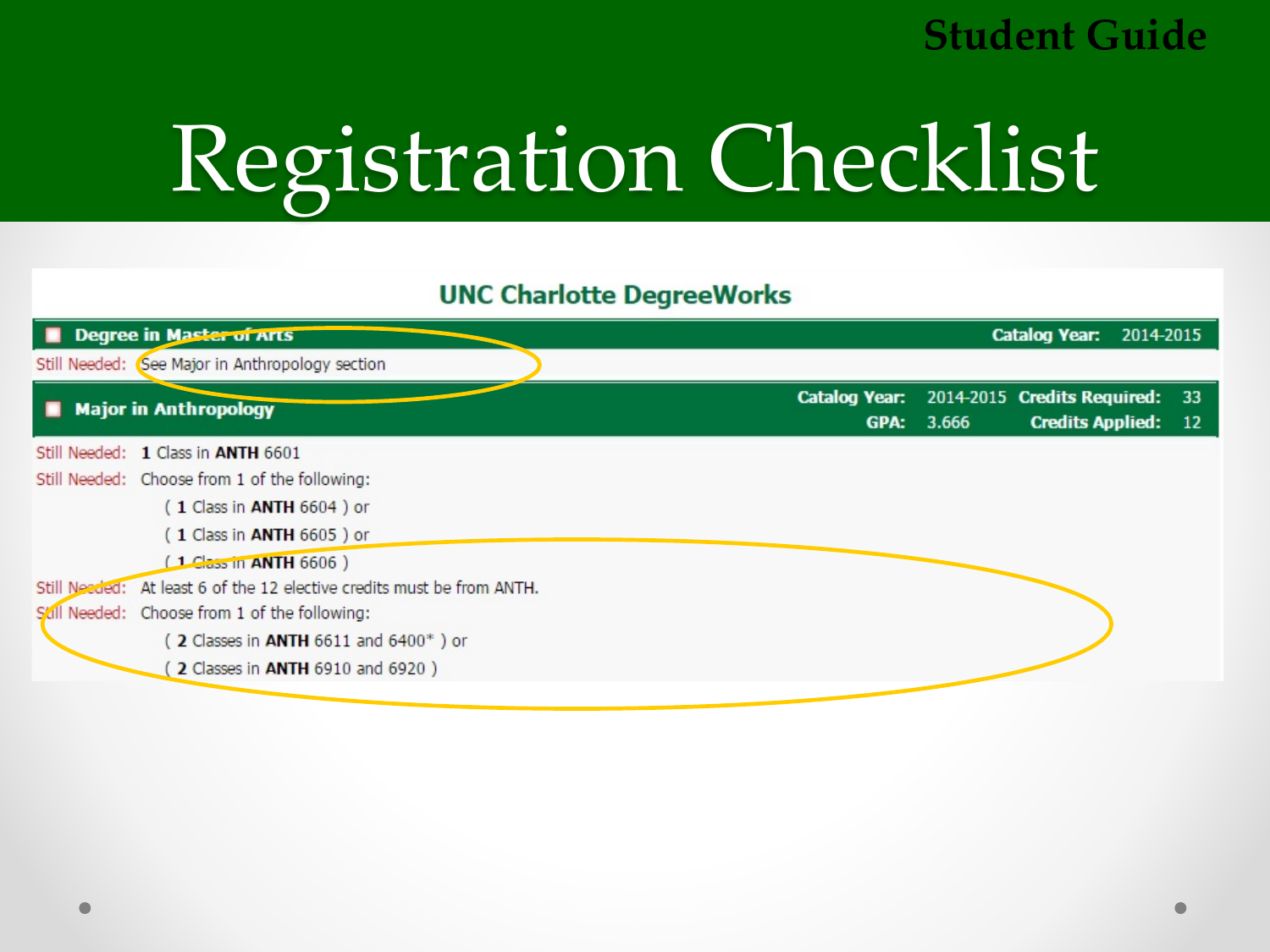

### **Both the Student View and the Registration Checklist can be printed or saved as a PDF.**

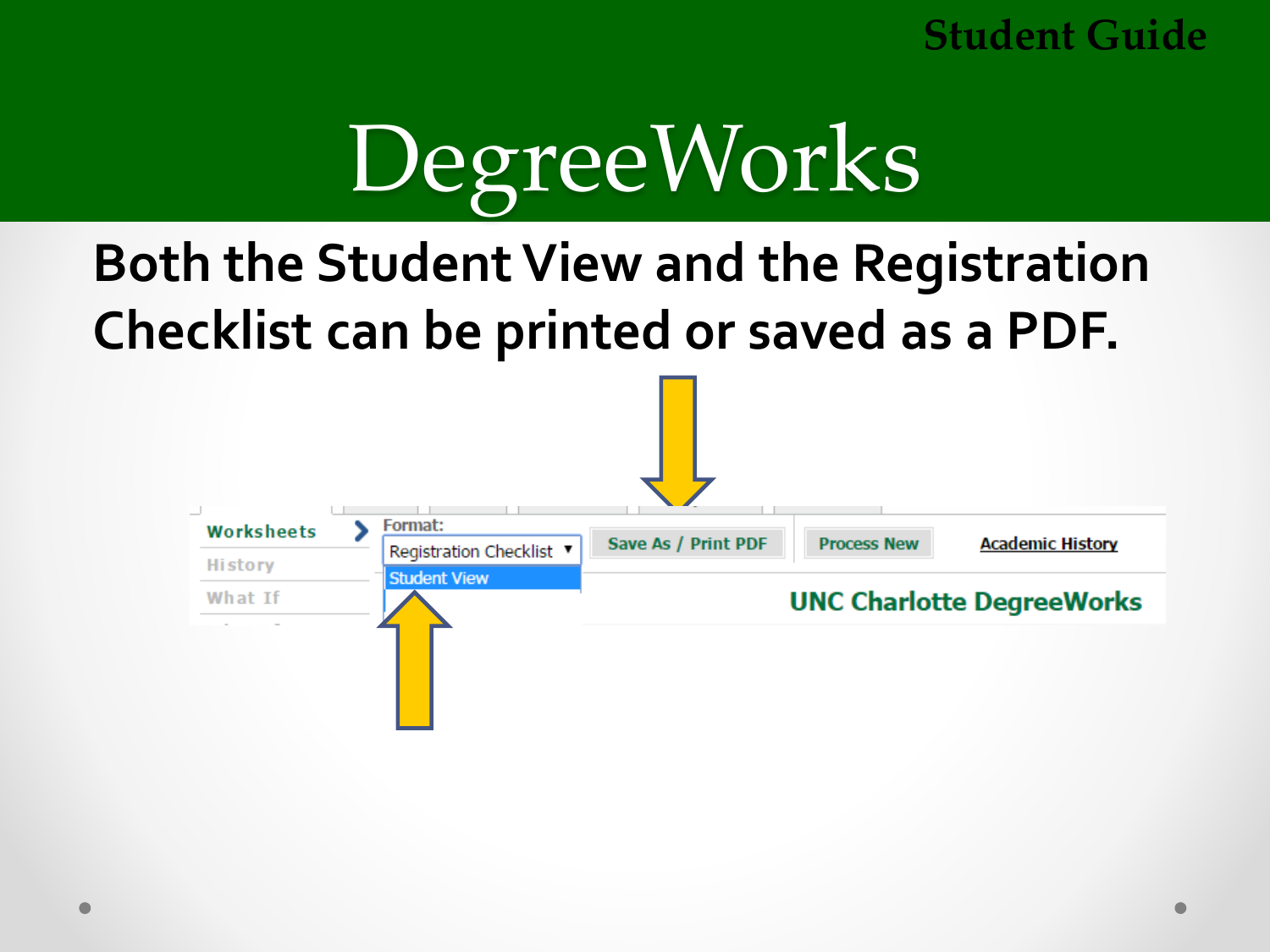

### **The worksheet contains a link to the Academic History .**

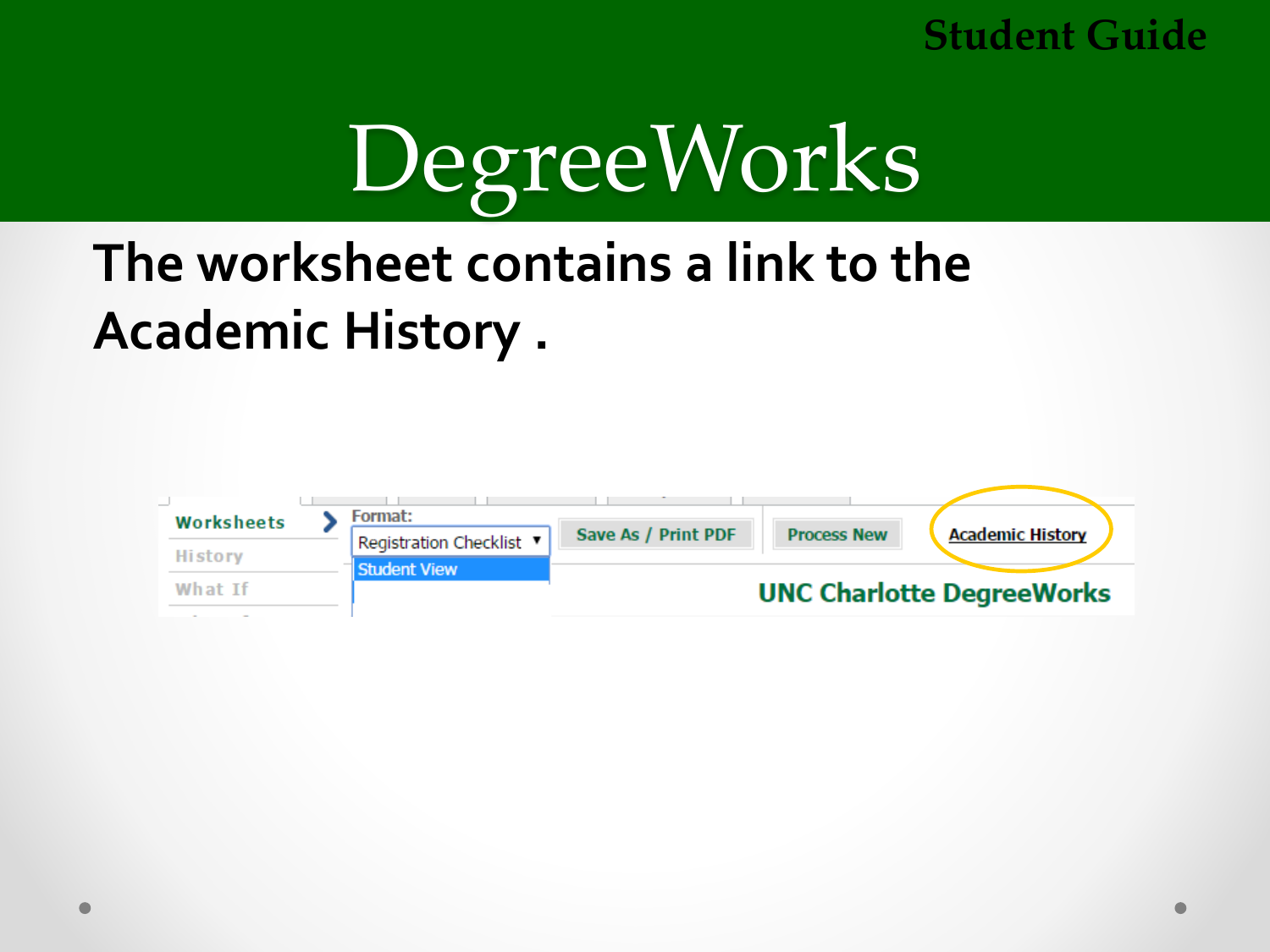

### **Click the link to view the academic history by term .**

|                                        |                                          | <b>UNC Charlotte DegreeWorks</b><br>This is NOT a Transcript ** |          |                         |
|----------------------------------------|------------------------------------------|-----------------------------------------------------------------|----------|-------------------------|
| <b>Academic History</b>                | A0000PLi as of 01/22/2016 at 15:55       |                                                                 |          |                         |
| <b>Student</b>                         |                                          | College                                                         |          | Liberal Arts & Sciences |
| ID                                     |                                          | Level                                                           | Graduate |                         |
| <b>Classification</b>                  | Graduate Student                         | <b>Degree</b>                                                   |          | Master of Arts          |
| <b>Advisor</b>                         |                                          | Major                                                           |          | Anthropology (MA)       |
| <b>Overall GPA</b>                     | 3.800                                    | Concentration                                                   |          |                         |
| <b>Visa Status</b>                     |                                          | <b>Student Assistantship</b>                                    |          |                         |
| <b>Spring 2013</b><br><b>Fall 2013</b> | <b>EIST 6101</b> The Adult Learner       |                                                                 | A        | 3                       |
| <b>Fall 2014</b>                       | ANTH 6601 History of Anthropology        |                                                                 | A        | 3                       |
| <b>Spring 2015</b>                     | ANTH 5122 Ethnographic Methods           |                                                                 | B        | 3                       |
| <b>Fall 2015</b>                       | ANTH 6603 Theory in Social & Cultrl ANTH |                                                                 | A        | 3                       |
| Spring 2016                            | <b>SOCY 6090 Topics in Sociology</b>     |                                                                 | A        | 3                       |
|                                        | ANTH 6602 Seminar in Interdiscplnry ANTH |                                                                 | *REG 3   |                         |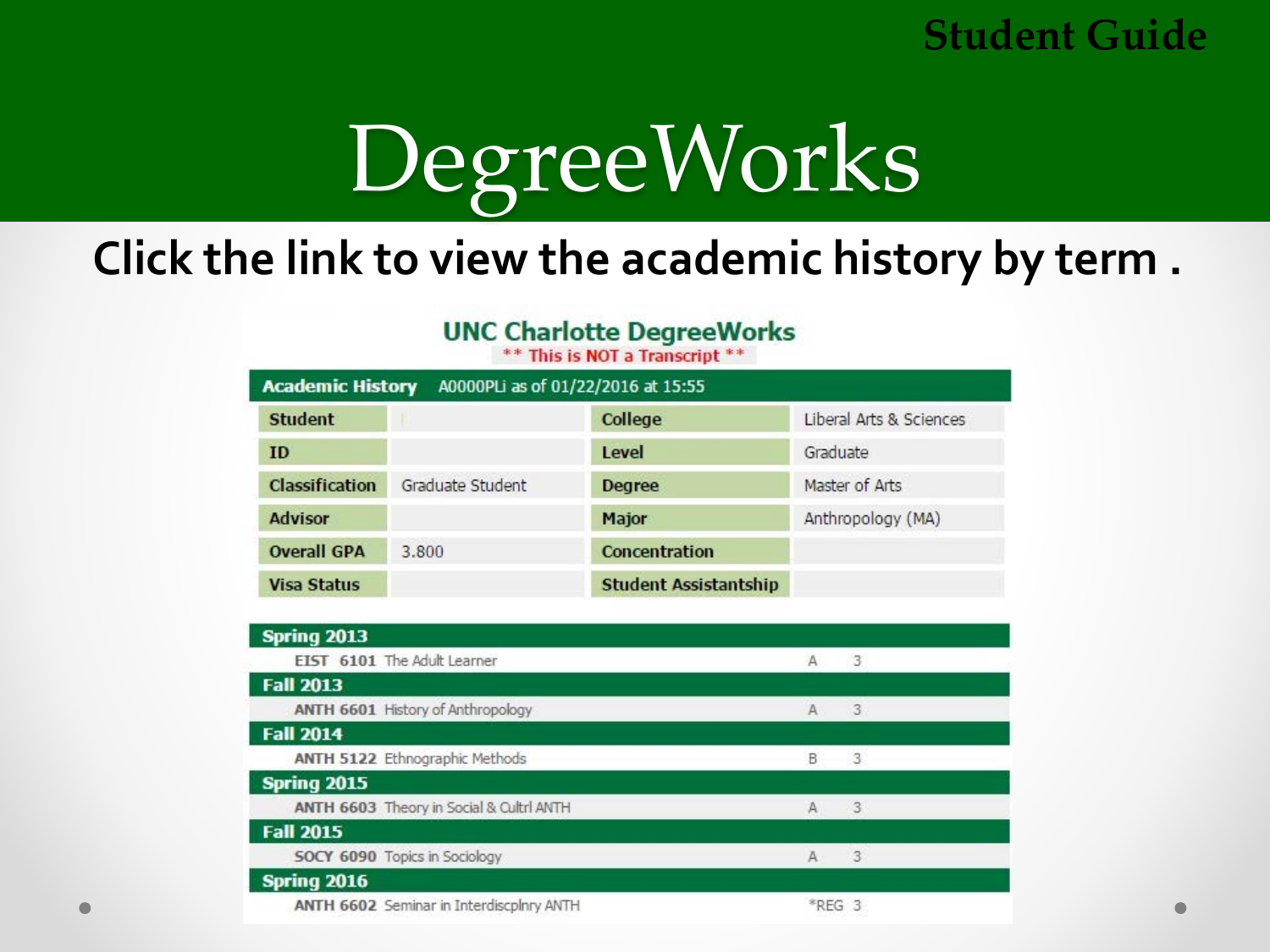

**Graduation Clearance**

**Your degree worksheet will be used to determine if you have fulfilled the requirements for graduation.** 

**Check your worksheet often to ensure that it reflects your progress.** 

**Talk to your advisor if you don't see requirements you believe you fulfilled.**